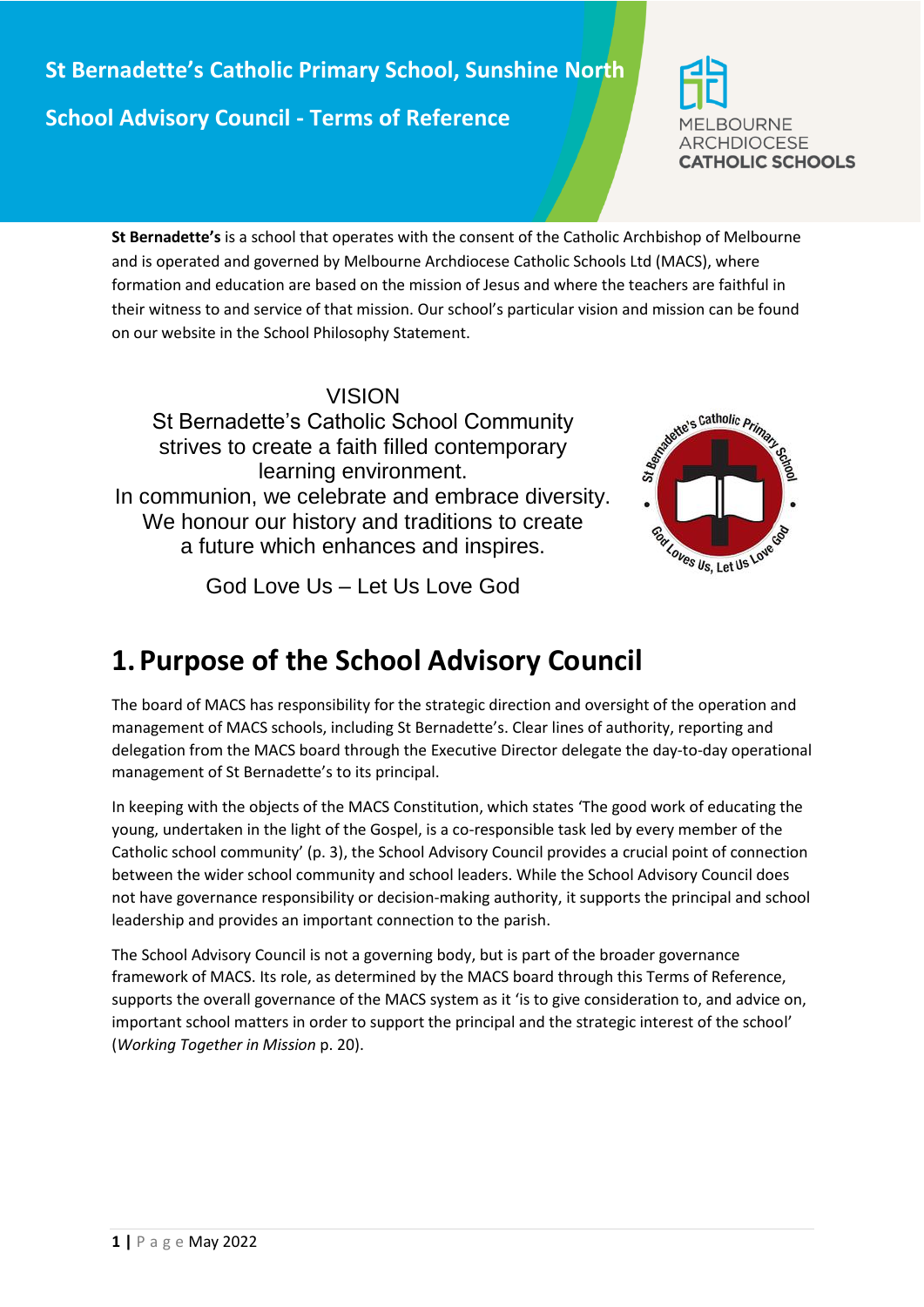# **2.Role of the School Advisory Council**

## **Advisory in nature**

The School Advisory Council provides a forum for discussion and discernment, where parent<sup>1</sup> voice and community perspective are available to inform and support the decisions made by the principal and custodian of mission<sup>2</sup> for the good of school and parish where students' wellbeing and outcomes are paramount.

It is important that School Advisory Council members understand that their primary role is to provide assistance and advice on school matters to support the principal in the context of the MACS governance arrangements. School Advisory Councils do not have a legal identity and do not become involved in the day-to-day management of the school. The School Advisory Council must act within the parameters of this Terms of Reference.

MACS provides support to the School Advisory Council, such as policy guidance and templates for the work of the council. While not immediately responsible for the activities of the council, using the principle of subsidiarity, the principle of solidarity acknowledges that the MACS board, as the governing body of MACS schools, is responsible for the common good of Catholic education in MACS schools in the Archdiocese, and thus is ultimately responsible for making any decision about the establishment of a council and its arrangements.

The following are some examples of the many ways the School Advisory Council may support the school and the principal:

- articulating and enacting the school's vision and mission
- promoting the school's Catholic ethos and culture
- promoting faith formation and development
- supporting school policies as required
- giving advice to the principal on issues such as school improvement plans and enrolment trends
- engaging in discussion with the principal about the annual school budget and other financial matters
- giving advice to the principal about the school master plan
- providing capital resource planning and maintenance support to the principal.

The School Advisory Council is not the governing body of a school and as such does not have a decision-making authority due to it not having a legal identity. While a vital forum for parent and community voice, it is not a forum for individual parent advocacy or special interest representation and does not become involved in the day-to-day management of the school. It does not take on the role of a parents and friends group, fundraising forum or fete organising committee.

**.** 

 $^1$  The terms 'parent' and 'family' are used interchangeably and refer to any adult caregiver (or group of caregivers) who plays a primary role in a child's cognitive, social and emotional development, including persons/people with parental responsibility such as legal guardians and carers, grandparents, foster parents and extended family members.

 $^2$  The term 'custodian of mission' is used interchangeably with 'parish priest', 'canonical administrator' or 'Archbishop's nominee' across primary or secondary contexts.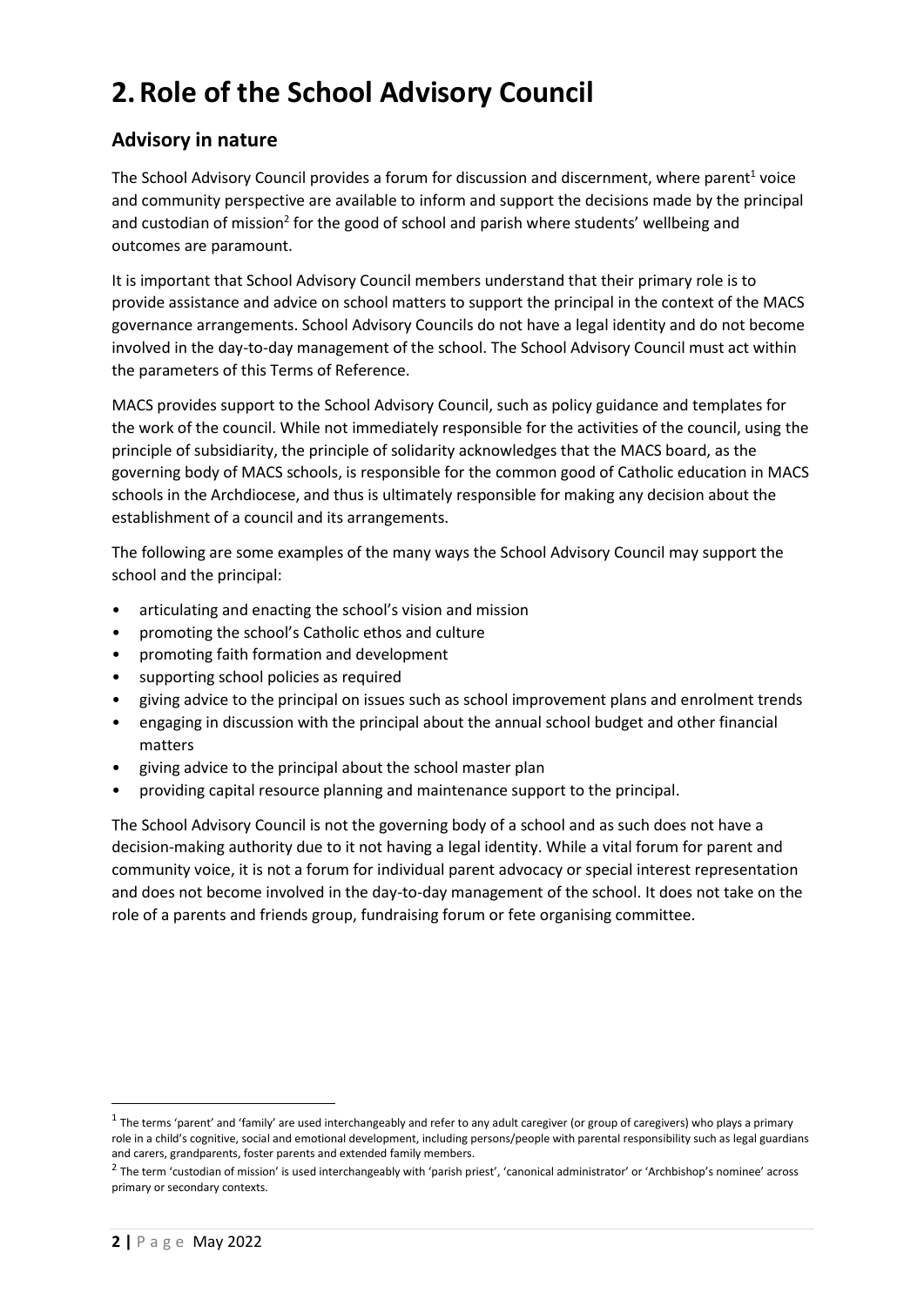## **3.Council structure**

## **Members of the School Advisory Council**

Serving on the School Advisory Council of a Catholic school is a form of Church lay ministry. It is a response to the call to support the local Catholic parish and school communities in a particular way. It is also a means for members of our community to share their skills and talents for the common good. A well-functioning council provides rich sources of wisdom and insight, as well as a means of strengthening community links and potential for partnerships.

The St Bernadette's School Advisory Council is to be made up of a minimum of six and a recommended maximum of 10 council members who value and share the educational mission and ethos of the Catholic Church, comprising at least:

- a) the principal (ex officio)
- b) the parish priest (ex officio) (**custodian of mission**)
- c) two to four parents of children attending the school
- d) one parishioner. A parishioner is a person known to be active in the parish. In order to maintain the connection between parish and school, it is envisaged that the parishioner who is a member of the School Advisory Council will liaise with, or may have membership of, the Parish Pastoral Council to maintain communication between school and parish
- e) another person who in the opinion of the principal has the relevant knowledge, skills, expertise or interest and commitment to the mission of the school to serve a particular need on the council

A person who is a member of the council under any category from (a) to (e) may satisfy the eligibility criteria under more than one category.

At the principal's discretion, members of the school staff may be invited from time to time to attend meetings depending on the content of the agenda.

# **4.Appointment and induction of members**

## **A process of discernment**

As being a member of a School Advisory Council of a Catholic school is a form of Church lay ministry, the process of appointment is preceded by discernment to assist potential new council members to understand:

- the vision and mission of MACS, the parish and school
- the roles, responsibilities and processes of MACS and the St Bernadette's School Advisory Council
- how council members can support the principal and the custodian of mission
- the appropriateness of their personal readiness to serve.

This discernment process commences when expressions of interest are sought for new council members, beginning with the provision of an information pack to those interested in nominating for a council position, and/or a chance for potential nominees to discuss the role of the council and the expectations of a council member with the principal, chair or custodian of mission.

In keeping with what it means to be and to build Church, the discernment process seeks to arrive at a decision about appointment which all can accept gracefully and support wholeheartedly (even if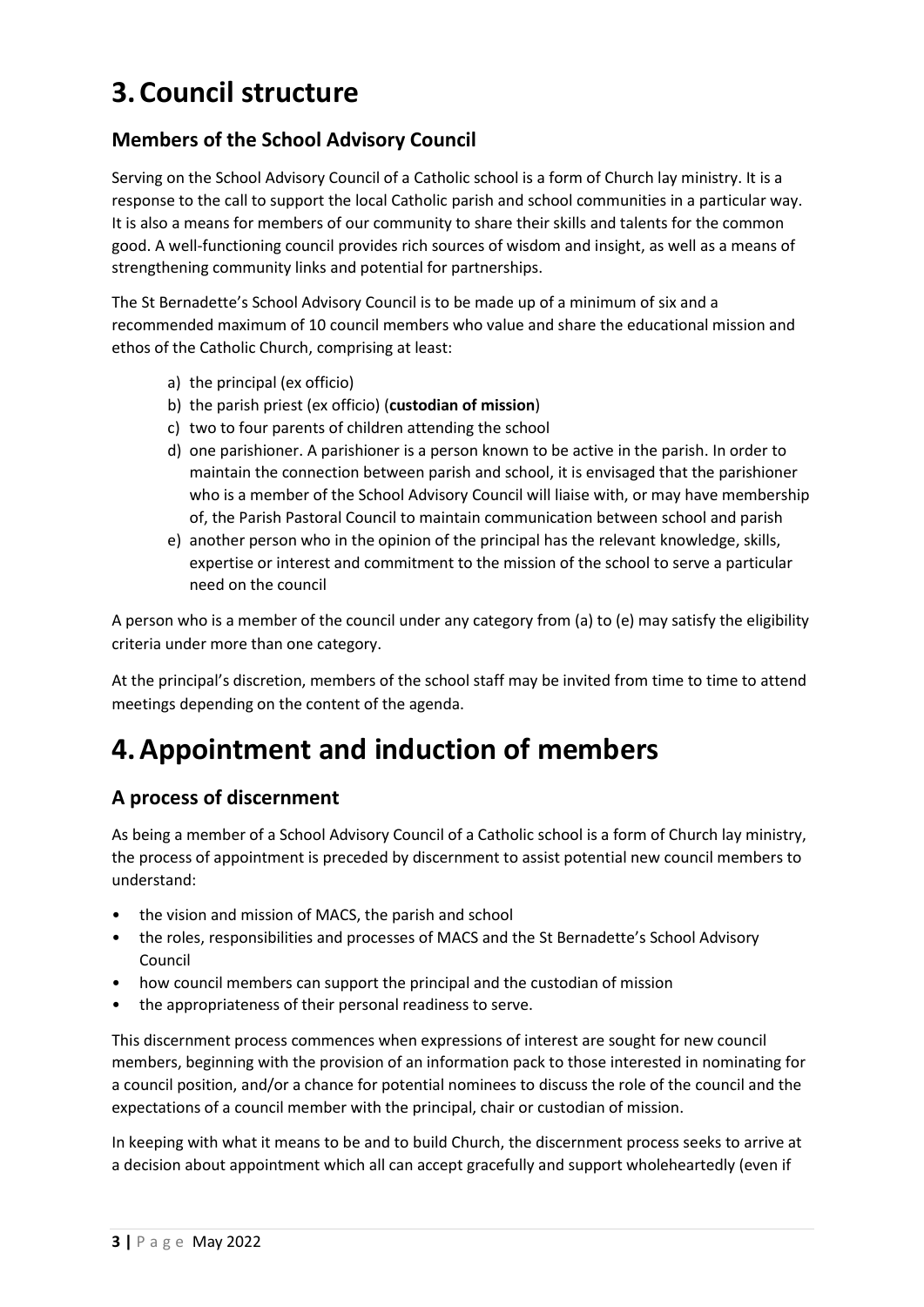some wish the decision had been different) because they know the group honestly searched together for the Spirit of God in and for the life of the community.

A discernment process ensures that those who have expressed an interest have had an opportunity to discern their readiness to serve. This process at St Bernadette's includes:

- reflecting on the mission of MACS and the school
- exploring the shared understanding that serving on the School Advisory Council is a means for members of our community to share their skills and talents for the common good
- interviewing those who submitted an expression of interest
- sharing known background information about the potential members with observance of privacy laws and confidentiality
- considering the good character of the person and their disposition
- guaranteeing a balance of gender, diversity and skill sets on the School Advisory Council.

## **Process of appointment of council members**

The principal has the power of appointment, reappointment and removal of members of the School Advisory Council, except the custodian of mission who holds office ex officio and cannot be removed by the principal.

In appointing council members, the principal will consult with the custodian of mission following a process of discernment. The principal and custodian of mission may choose to be supported by others in the appointment process. When appointments are being made, it is important to keep in mind the need for a balance of gender, cultural diversity and skill sets in forming the council.

Council members are appointed annually at a set time devised by the council. The principal may, in consultation with the custodian of mission, at any time make an additional appointment to the council in the event of a vacancy in the minimum prescribed positions or to otherwise fulfil a need on the council; however, any council member so appointed will only hold office until the next set annual appointment round devised by the council following the appointment, and at this time may apply for membership of the council in the ordinary manner. A preference will be given to new appointees over a repeat nominee (someone who has previously been on the council, had leave and returned) to ensure ongoing diversity and renewal.

## **Key considerations in appointment of council members**

#### *Child Safe Standards*

Adherence to the school's Child Safe Standards must be at the forefront of any appointment process. As a condition of appointment, council members must have a Working with Children Check and sign and comply with the school's Child Safety Code of Conduct.

#### *Code of Conduct for School Advisory Council members*

The school's Child Safety Code of Conduct sets up the baseline expectation that, like all members of the school community, council members 'are expected to actively contribute to a school culture by respecting the dignity of its members, affirming the gospel values of love, care for others, compassion and justice'.

This baseline standard is expanded and made explicit in the MACS Code of Conduct for School Advisory Council members. The objective of this Code of Conduct is to ensure that high standards of community, group and individual behaviour are observed by the members in the context of their roles as members of any School Advisory Council of a MACS school.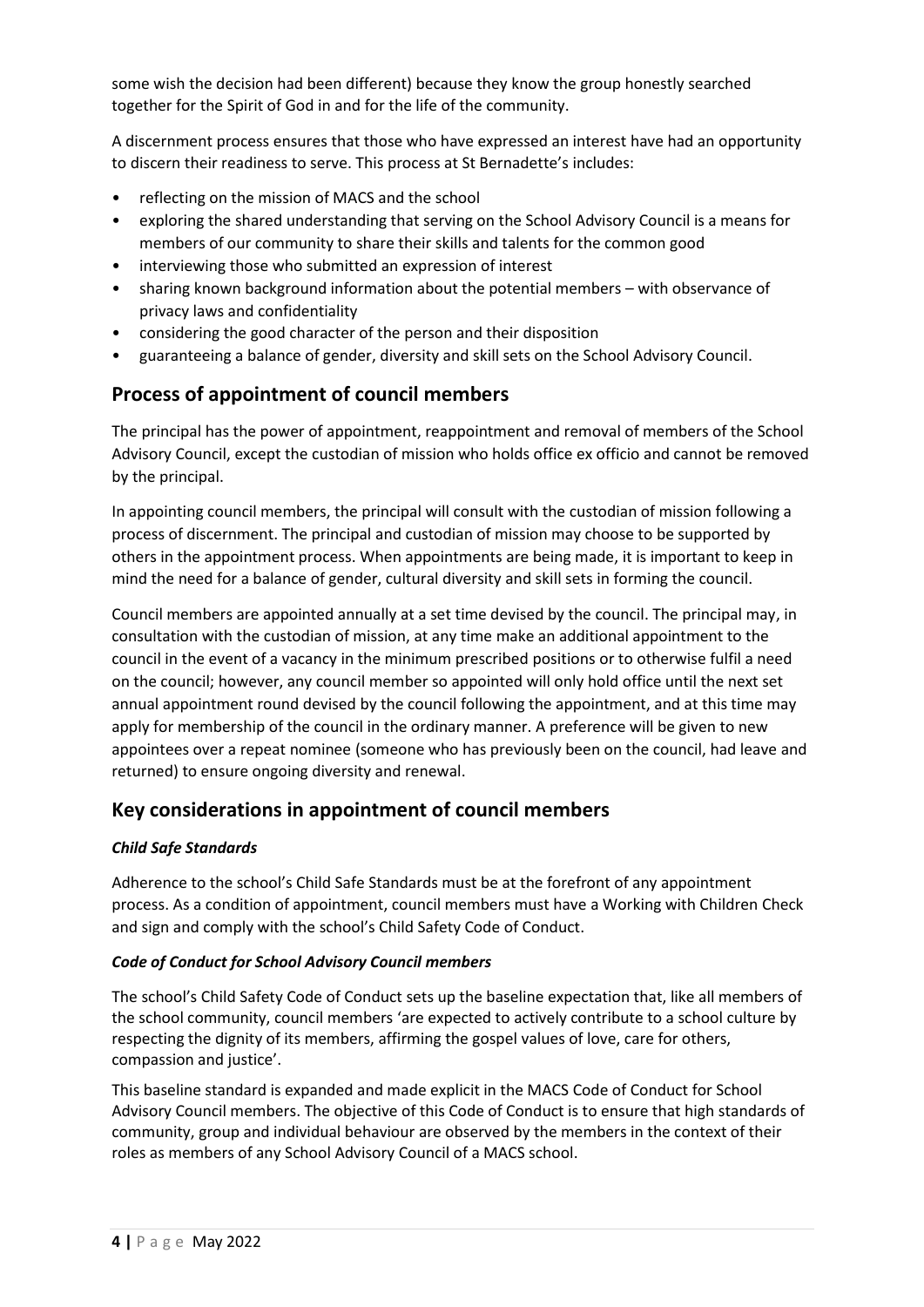### *Conflict of interest*

MACS is committed to building School Advisory Councils that are free from fraud or corruption, or the perception of fraud or corruption. Conflict of interest arises where a councillor's duty to the school is affected by a personal (actual, potential or perceived) interest. In such cases, the line between personal and professional conduct may become blurred, and interfere with a councillor's capacity to provide advice and fulfil their responsibilities on the council. Conflicts of interest may arise, but do not need to present a problem to any School Advisory Council or MACS if they are openly and effectively managed.

The MACS Conflict of Interest for All Employees, Contractors and Consultants Policy addresses the requirements for disclosure and management of conflicts of interest, and extends to council members and all members of any committees of the council. It is a requirement of the role that council and committee members abide by and comply with this policy.

#### *Diversity*

The School Advisory Council seeks to be inclusive of all community members and will demonstrate a genuine commitment to gender equity, cultural diversity and requisite skill sets.

Collectively, council members should bring a range of personal skills and experience to add value to the St Bernadette's School Advisory Council in accordance with the requirements under Section [0:](#page-5-0) The role of individual council members in this Terms of Reference.

### **Expressions of interest**

Generally, expressions of interest to become a council member are made in advance of the set annual appointment round devised by the council. The process of applying for membership of the St Bernadette's School Advisory Council is communicated through the school newsletter, special notice and/or a post on the Seesaw app. Anyone interested in becoming a member of the St Bernadette's School Advisory Council may seek advice from the principal, chair or custodian of mission on the process of appointment. Consideration will also be given to succession planning through staggered renewal of members to ensure continuing institutional memory.

## **Terms and conditions of appointment**

The period of appointment for council members, excepting the custodian of mission, the principal and any other ex-officio appointment, is generally a term of two years ending on the conclusion of the second year following their appointment, with the option of being reappointed for a total of three consecutive terms.

The custodian of mission and the principal hold office on the School Advisory Council ex officio, meaning that their term continues for as long as they occupy that office following which they cease to be a member of the council. Their successor in that office then becomes automatically appointed to the council.

Any other council members who are appointed on the council ex officio due to a specific position in the school (for example, a business manager) will also have a term of office on the council for as long as they occupy that office, following which they cease to be a member of the council. Their successor in that office will be eligible to be appointed to the council, as determined by the principal in consultation with the custodian of mission.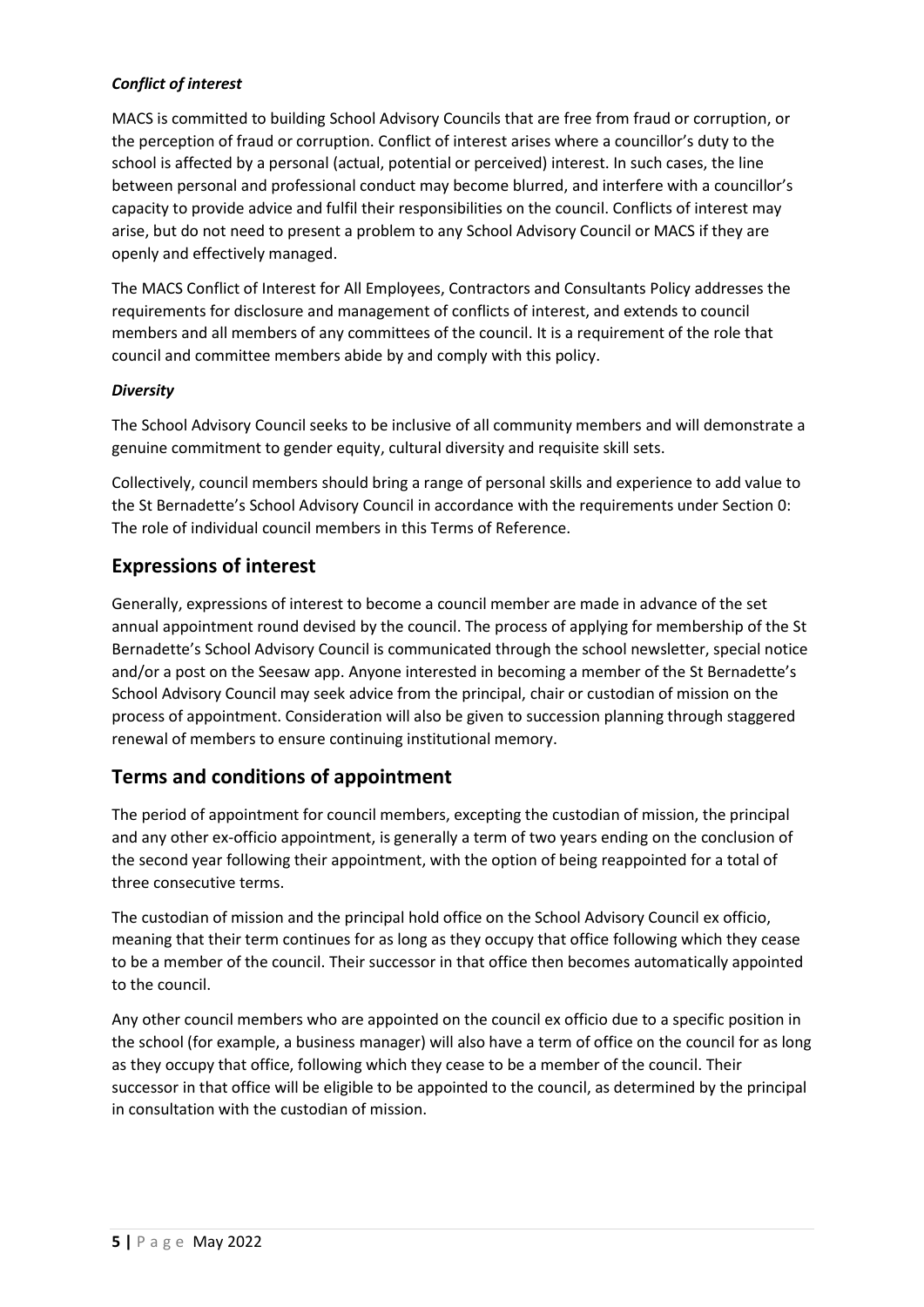The other terms and conditions of appointment of council members are contained in a letter of appointment from the principal and custodian of mission. A condition of appointment is that the member will:

- sign the school's Child Safety Code of Conduct
- undertake a Working with Children Check as per the *Worker Screening Act 2020* (Vic.)
- accept the MACS Code of Conduct for School Advisory Council members.

The letter of appointment, in a template provided by MACS, sets out among other things:

- terms and conditions that must be agreed to by the proposed council member
- details of expectations of council members
- a copy of this Terms of Reference
- a copy of the MACS Code of Conduct for School Advisory Council members
- reference to availability of applicable MACS school governance policies, as provided in the MACS *School Advisory Council Manual*, including the applicable school's Child Safety Policy, Child Safety Code of Conduct, Complaints Handling Policy and the MACS Conflict of Interest for All Employees, Contractors and Consultants Policy.

The office of a council member will become vacant if the member:

- is absent without the consent of the council from three successive meetings of the council, unless the principal determines otherwise
- resigns by notice in writing
- is removed from office by the principal (or the MACS Executive Director or board, as applicable)
- ceases to occupy the relevant office, in the case of the custodian of mission, the principal or any other ex-officio appointment to the council
- becomes of unsound mind, or their person or estate is liable to be dealt with in any way under the law relating to mental health
- dies.

Any period of office of a council member held during a casual vacancy appointment by the principal (that is, a period of less than one year between annual appointment rounds) is disregarded in counting the maximum permitted tenure of office of a council member of three consecutive terms.

### <span id="page-5-0"></span>**Induction**

The induction process continues after appointment and is a continuing process rather than an event. MACS provides a basis for formation and induction as outlined in the *School Advisory Council Manual*. Formal induction to the St Bernadette's School Advisory Council includes:

• follow-up phone calls, ongoing conversations with Council members, revisiting of mission and purpose of the school and School Advisory Council, check-ins and regular induction at meetings

New council members will be provided with:

- the MACS *Statement of Mission*
- an understanding of the history of the parish and school
- a MACS *School Advisory Council Manual,* including the school's Child Safety Code of Conduct, the MACS Conflict of Interest for All Employees, Contractors and Consultants Policy and other relevant school governance policies
- an opportunity to meet with the principal and custodian of mission
- a tour of the school facilities.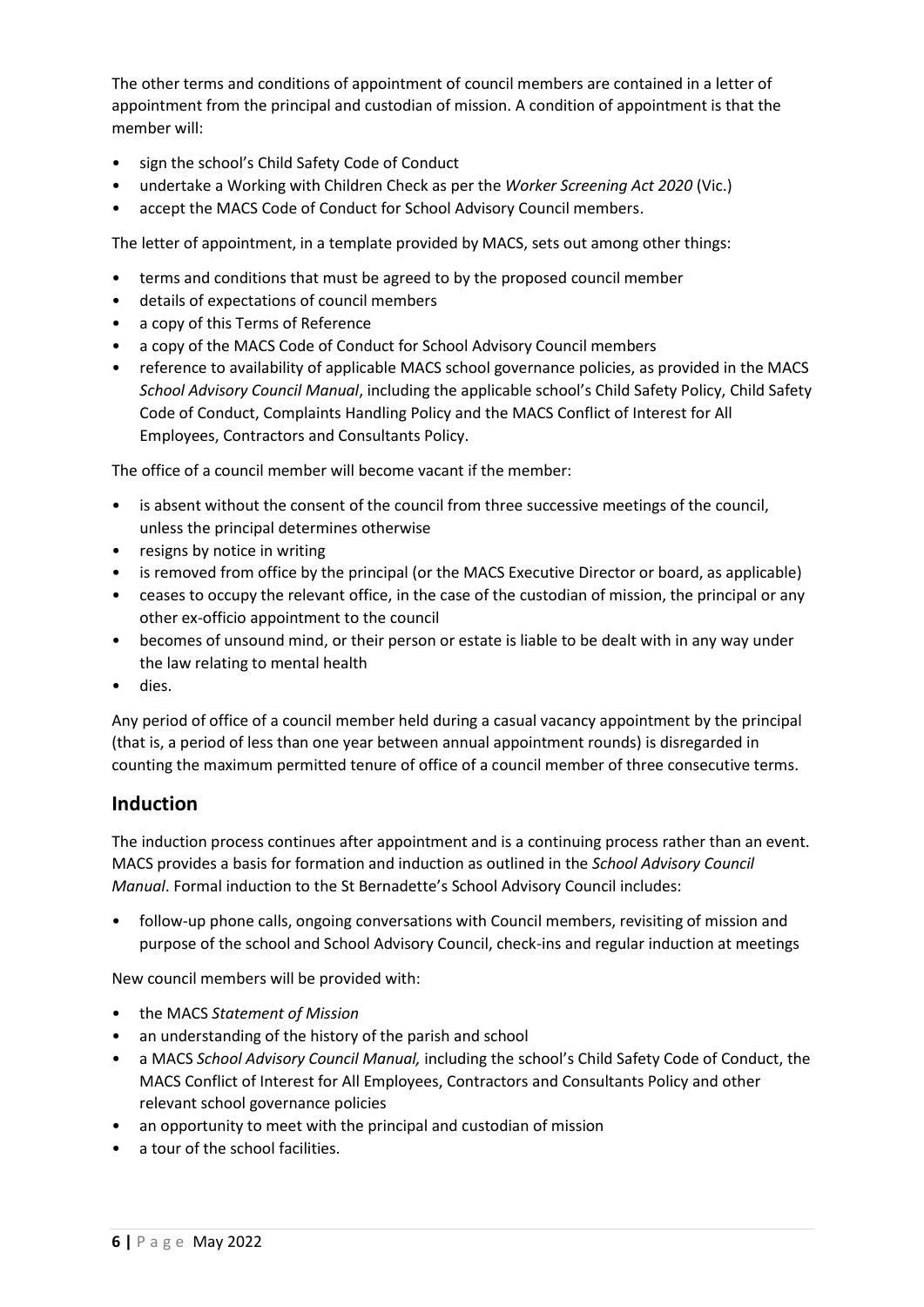## **Process of removal of council members**

The principal may, following a consultation with the custodian of mission, remove a council member (except the custodian of mission) if the principal is of the view that a council member is not complying with the expectations of the role of a council member, or is engaged in conduct unbecoming of a council member or prejudicial to the interests of the school. The reasons for removal of council members will be outlined in writing by the principal, in consultation with the custodian of mission.

A council member may appeal their removal to the Executive Director of MACS for review. The decision of the Executive Director will be final.

The principal of St Bernadette's acts on delegation by the MACS Executive Director, who in turn acts on delegations from the MACS board. No delegation of power prevents the exercise of a power directly by the Executive Director or the MACS board, as relevant. For the avoidance of doubt, the MACS Executive Director and board reserve the power to remove a council member from office (except the custodian of mission) if they are of an opinion that the circumstances are deserving of such action.

# **5.The role of individual council members**

## **Qualities and skills of a council member**

Each Catholic school is different, but all schools share the mission of the Church. The council should be composed of people who meet high standards of community, group and individual behaviour, and appreciate, value and share the educational mission and ethos of the Catholic Church. When seeking council members, it is important to reflect on the qualities and skills of benefit to the council in carrying out its functions. Their capacity to contribute, their shared understanding and their positivity are essential.

The following is a list of some of the key qualities and skills for members of the School Advisory Council:

- commitment to the MACS *Statement of Mission*
- commitment to Catholic education in the parish and school
- commitment to the vision and mission of the parish and school
- understanding of the role of custodian of mission, principal and council members
- willingness to ask questions and seek clarification
- ability to think strategically
- willingness to support the contributions of other council members
- capacity to listen in an active and meaningful way
- willingness to work cooperatively with others
- commitment to maintaining confidentiality at all times.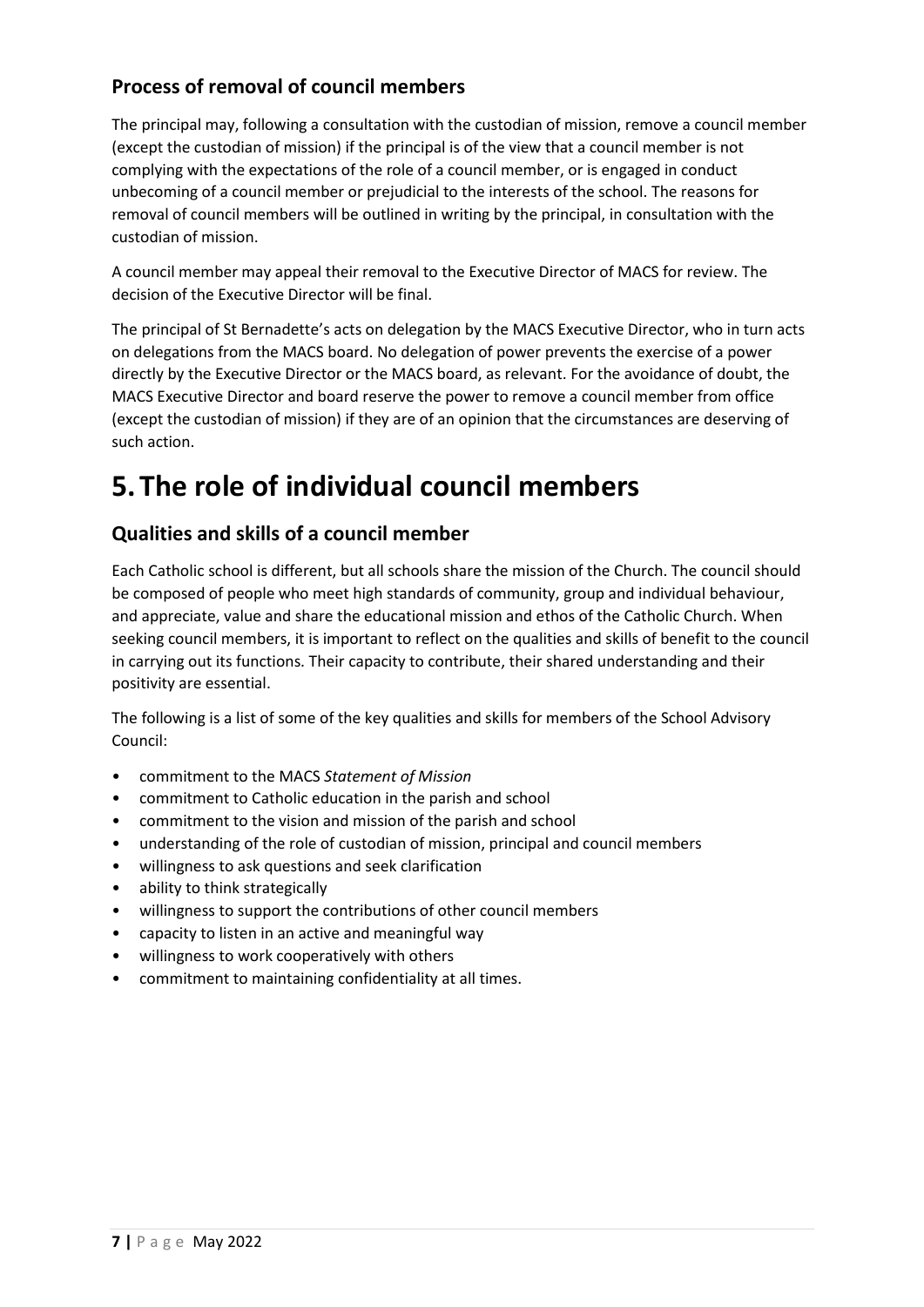## **Expectations of the council member**

Each council member, in addition to terms and conditions of appointment of council members contained in their letter of appointment and their acceptance of the MACS Code of Conduct for School Advisory Council members*,* is required to commit to the following:

- understanding the council's role
- having a positive and constructive attitude
- elevating any appropriate issues for consideration by the council
- declaring and not allowing any personal interests to conflict with the interests of the school, and properly managing any conflict of interest in accordance with the MACS Conflict of Interest for All Employees, Contractors and Consultants Policy
- preparing for council meetings
- attending each council meeting, unless there are extenuating circumstances
- bringing expertise and views to discussions on behalf of the whole community
- participating actively and responsibly
- acting honestly and fairly, in good faith and in the best interests of the school
- acting ethically and with a high level of integrity
- conducting themselves professionally and treating other council members fairly, sensitively, consistently and with respect
- undertaking council work with reasonable care and diligence
- participating in council formation activities
- keeping confidential the information received in the course of service as a council member
- not taking improper advantage of their position as a council member
- abiding by the applicable MACS school governance policies and key documents, including the MACS *Statement of Mission, Working Together in Mission* and Conflict of Interest for All Employees, Contractors and Consultants Policy, and the school's Child Safety Policy, Child Safety Code of Conduct and Complaints Handling Policy*.*

## **6.Key roles**

There are four key roles on a School Advisory Council. The chair, the principal, the custodian of mission and the secretary each have a significant role on the council and each of these roles carries specific responsibilities.

## **The Chair**

The role of the chair is to:

- chair council meetings
- in conjunction with the principal and the secretary, oversee the development of meeting agendas, and check papers for meetings and the draft minutes
- ensure the meetings are focused on the agenda
- encourage participation by all council members in meetings and at council events
- act as a spokesperson for the council when authorised to do so by the principal
- attend important parish and school events as appropriate
- in conjunction with the principal, oversee the preparation of the council's annual report, with the final version approved by the council
- participate as a member of the council.

#### *Appointment*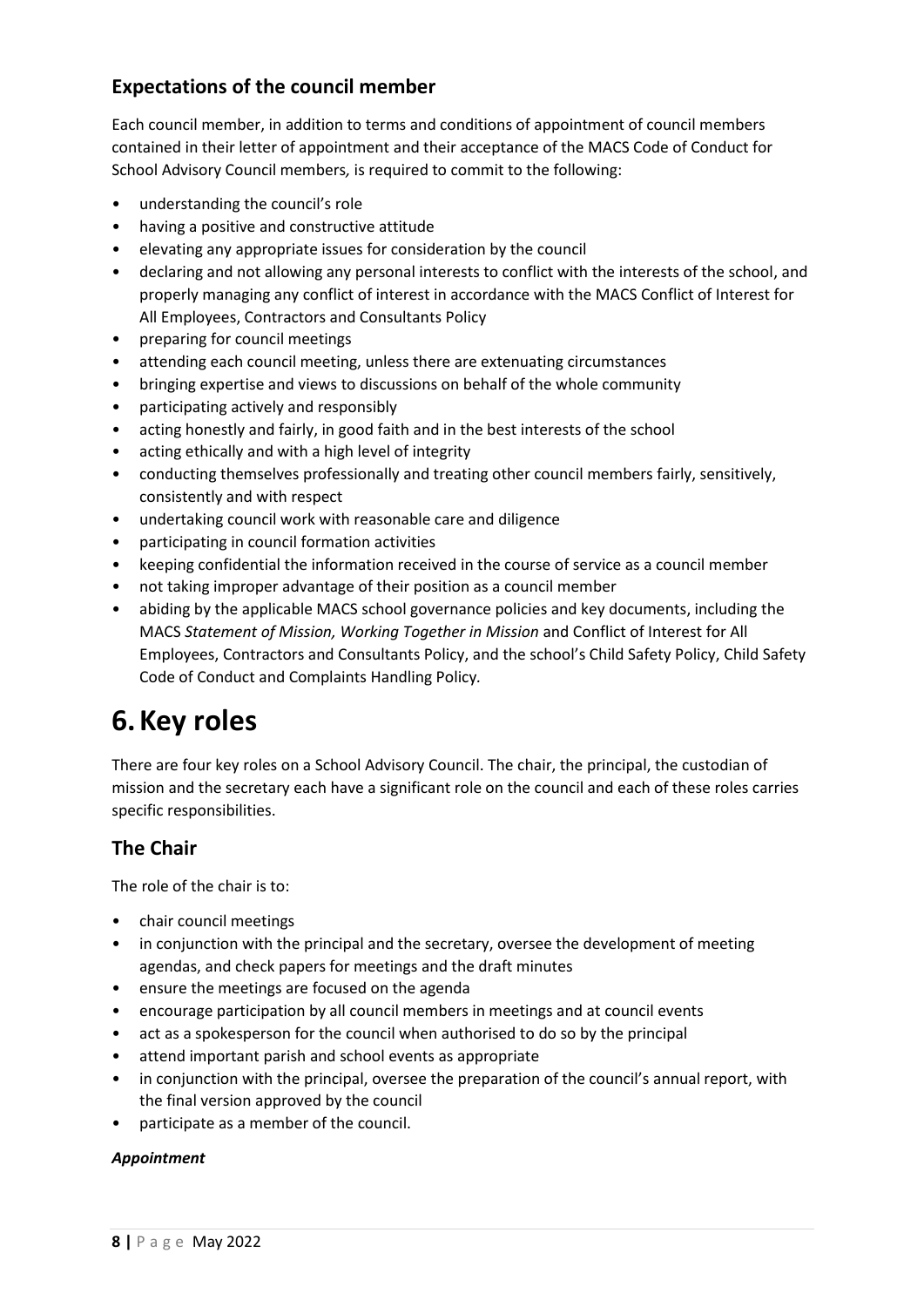The chair is appointed by the principal through either, depending on local context, discernment of the will of the council in consultation with the custodian of mission or, after a process of discernment, election by the council members from among their number. This would take place at the first meeting of the council after the end of the term of the previous chair.

The chair will normally be an independent member who is not employed by MACS at St Bernadette's or otherwise, and is selected on the basis of the person's skills, competencies and their record as a leader.

The term of the chair aligns with their term of office as a council member. The office of the chair will terminate if they cease to be a council member whether by way of expiry of their term, resignation or removal. The chair does not have a casting vote in addition to their ordinary vote as a council member.

## **The Principal**

Key responsibilities of the principal's role include development of the faith community, particular focus on the safety and wellbeing of students, formulation of a vision for the whole school, attention to contemporary teaching and learning in order to engage all students, and stewardship of the people and resources with particular outreach to the parent community.

The principal works in collaboration with the custodian of mission, staff and members of the school community, and MACS management to achieve the mission of the school.

As such, the principal's role on the council as an ex-officio member is to:

- play a key role in developing the overall goals and priorities of the council
- play a key role in developing the agenda for meetings and the preparation of papers before meetings
- ensure follow-up of actions arising from council meetings
- act as the chief education adviser to the council
- make arrangements to maintain an archive of relevant council documentation in accordance with this Terms of Reference, including minutes from previous meetings
- make arrangements to distribute the papers before meetings, after preparation of the papers by the secretary
- in conjunction with the chair, assist in the preparation of the council's annual report
- make arrangements to distribute draft minutes to the council members, after preparation by the secretary
- ensure that council members are kept informed between meetings
- make arrangements to maintain a register and record of council, committee and working groups, and all applicable documentation and records, including minutes, agendas and correspondence.

#### *Appointment*

The principal is an ex-officio member of the School Advisory Council by virtue of holding the role of principal of the school. A duly appointed acting principal will fulfil this role during the absence of the principal. The principal has full voting rights and is counted in the usual way for quorum purposes.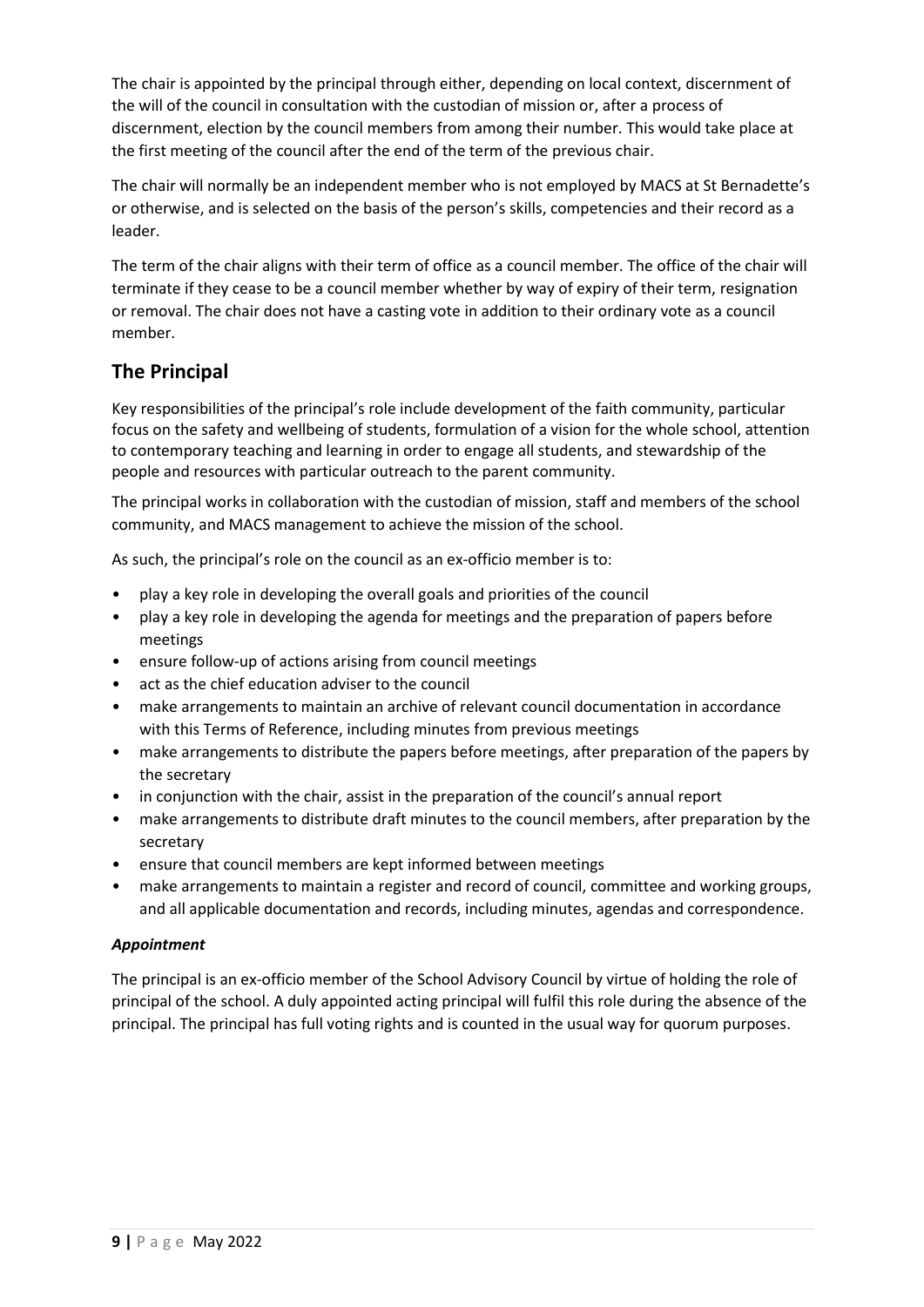## **The Custodian of Mission**

The custodian of mission has a key role of supporting the school in its distinctive Catholic identity, spirituality and life by continued responsibility for faith education, sacramental life and pastoral care.

Therefore, the custodian of mission has an ex-officio role on the council to:

- as the key evangeliser and educator in faith within the parish and thus the custodian of mission of parish and school, provide guidance to council in its deliberations as relevant
- support the principal and council in the development and implementation of the sacramental program to ensure the school is faithful to its distinctive Catholic identity and spirituality
- in providing strong pastoral support and effective Catholic leadership of the parish, which includes the school and college communities, guide the council and bring to the council's attention matters relevant to the operation of the school
- be engaged with, and bring to the council's attention, those aspects of the school's operations that have the potential to harm the parish's good name
- be involved in and provide input in the council's planning of any transaction that will change the nature of the school property, or affect the use of any other areas of adjoining parish property (where property is beneficially owned by a juridic person which the custodian of mission represents, i.e. a parish or groups of parishes).

### *Appointment*

The custodian of mission has an automatic entitlement to hold office on the council ex officio by virtue of their office as parish priest, parish priest representative of an association of parishes or nominee of the Archbishop, as applicable. The custodian of mission has full voting rights and is counted in the usual way for quorum purposes.

## **The Secretary**

The role of the secretary is to:

- take the minutes of council meetings
- oversee that the agenda and papers are confirmed in sufficient time to allow for their distribution at least a week prior to the meeting
- oversee management of all council correspondence
- oversee the provision of adequate notice of the annual appointment round and of any intention to call for nominations for council positions that become vacant.

#### *Appointment*

A minute secretary may be appointed by the principal from the staff of the school to undertake the duties of secretary. The minute secretary would have no vote as their role is purely administrative. Alternatively, a secretary is appointed by the council from among its members at the first meeting of the council after the end of the term of the previous secretary. If appointed from within the ranks of the council, the secretary does not have an additional vote as well as their ordinary vote on the council.

## **7.Committees and working parties**

To share and support the work of the School Advisory Council, the council may consider establishing standing committees depending on the size and local context of the school. The purpose of each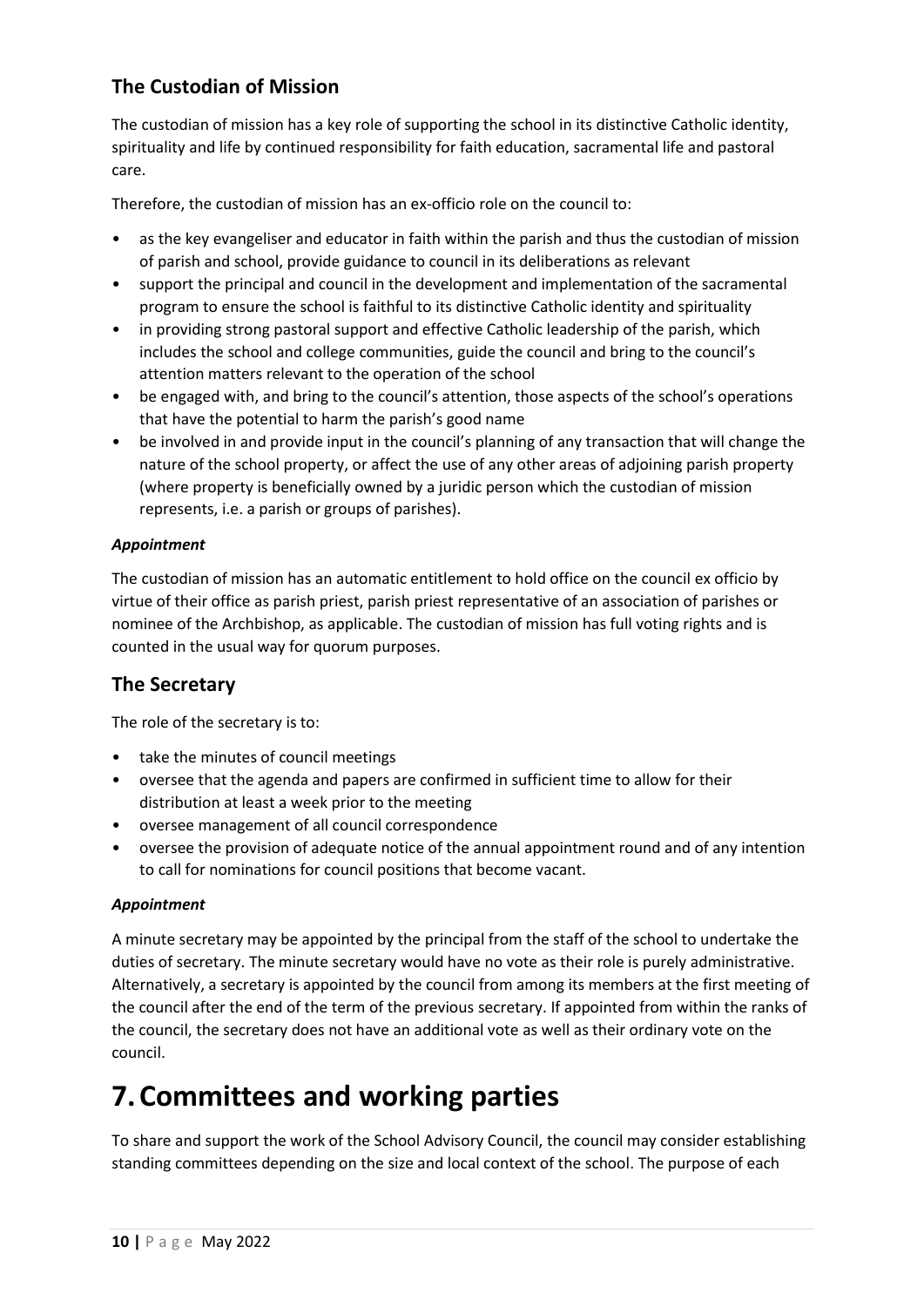committee is to advise the School Advisory Council on specific matters. Committees are not a requirement, but an additional advisory structure if needed.

The councils of larger schools may delegate work to committees to more effectively provide advice on complex or specialised issues, and to use councillors' time more efficiently. Committees provide recommendations to the full council, which retains collective responsibility for the advice provided to the principal.

Involvement in committees allows members to deepen their knowledge of the school, become more actively engaged and fully utilise their experience. Additionally, the existence of committees can indicate to the community that the council is giving voice to particular issues.

Smaller schools may not benefit from a formal committee structure because their councils are often quite small and operations not as complex.

From time to time, the council may also wish to establish a committee or working party for a specific purpose or to undertake a particular task, for example a centenary celebration.

The council may appoint additional members of a council committee or working group to assist with deliberations in the manner determined by the council in each instance. Any co-opted members of committees who are not council members will be held to account to the same expectations as those of a council member, as outlined in Section 5. They must have a Working with Children Check, sign and comply with the school's Child Safety Code of Conduct, accept the MACS Code of Conduct for School Advisory Council members and the MACS Conflict of Interest for All Employees, Contractors and Consultants Policy.

Council committees and working groups may be focused on a specific area such as:

- finance
- property
- parent engagement.

### **Function**

If a committee or working party is seen as desirable, the MACS approved Terms of Reference for Committees template is to be used to establish the committee or working group. The following structures need to be adopted:

Each committee or working party should be chaired by a council member who is responsible for reporting to the council on the activities of the committee/working party.

Council committees/working parties are directly responsible to the council.

Each committee/working party of the council should have clearly articulated expectations stating:

- the name of the committee/working party
- the name of the chair
- the purpose and tasks to be undertaken
- the names of the members
- the quorum, meeting and reporting requirements
- the date for reporting back to the council, e.g. actions since last report, what's happening now, future plans, items for council discussion
- the duration of the committee/working party.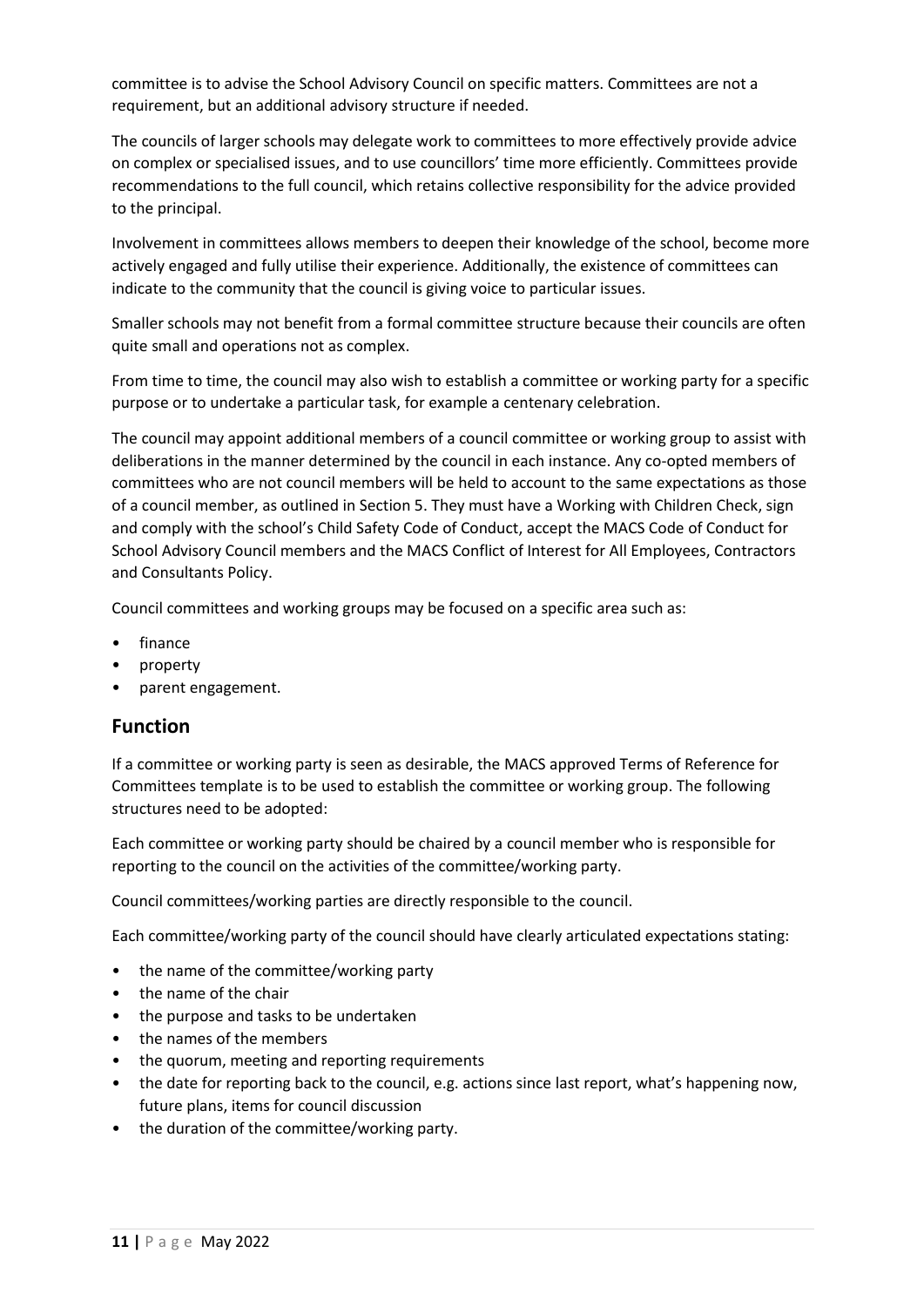It is important that any council committee or working party understands that it may not speak publicly for the council.

The terms of reference of each committee or working party of the council should be approved by the principal and appropriate records maintained by or on behalf of the principal.

A summary of the activities of each committee or working party should be included in the council's annual report to acknowledge the specific work undertaken by the committee or working party during the year.

## **8. School Advisory Council meetings**

### **Meetings**

The St Bernadette's School Advisory Council meets six times during the year.

The School Advisory Council may call extraordinary meetings if required.

Agendas should be prepared and distributed prior to each meeting, with sufficient notice and time for preparation by council members. Minutes will be taken at each meeting.

### **Quorum**

A quorum must be present at all times at each council meeting for the meeting to be validly constituted, and all discussion and agreement by consensus made at the meeting valid. The quorum for meetings is two-thirds of the total number of council members at any given time. The principal should always be part of the quorum.

### **Conduct of council meetings – consensus and confidentiality**

In the conduct of School Advisory Council meetings, it is important that conversations are encouraged. Good, healthy dialogue where members listen to each other creates positive connections and builds good relationships, enabling the council to explore ideas and proposals.

Equally important is that members enter the meeting well-prepared for the discussions that will take place. An agenda will have been circulated prior to the meeting, and any important proposal will have been highlighted and any relevant documentation circulated. This will provide an opportunity for informed dialogue to take place, rather than 'off the cuff' thinking.

It is hoped that a well-informed discussion where each person has a chance to speak, is listened to intently and feels their ideas have been respected will lead to proposals and ideas being agreed to by consensus. At the heart of an agreement by consensus is the ongoing welfare of the group and good relationships of the members appropriate to a Catholic School Advisory Council.

Council confidentiality and solidarity are key ingredients in building trust at council meetings. As a general rule, all council meeting proceedings are confidential. At times, there may be occasion to formally declare an issue, a paper or a discussion as particularly sensitive and confidential. This should be done by the chair prior to a council meeting and confirmed before the close of the meeting.

Council members must respect the right of individuals to express their views freely at council meetings without fear of being named outside the meetings as taking particular positions. As in all similar groups, a sense of trust among council members is vital for the wellbeing of the council.

A meeting should close by reviewing actions and deadlines set, and noting of the details of the next meeting.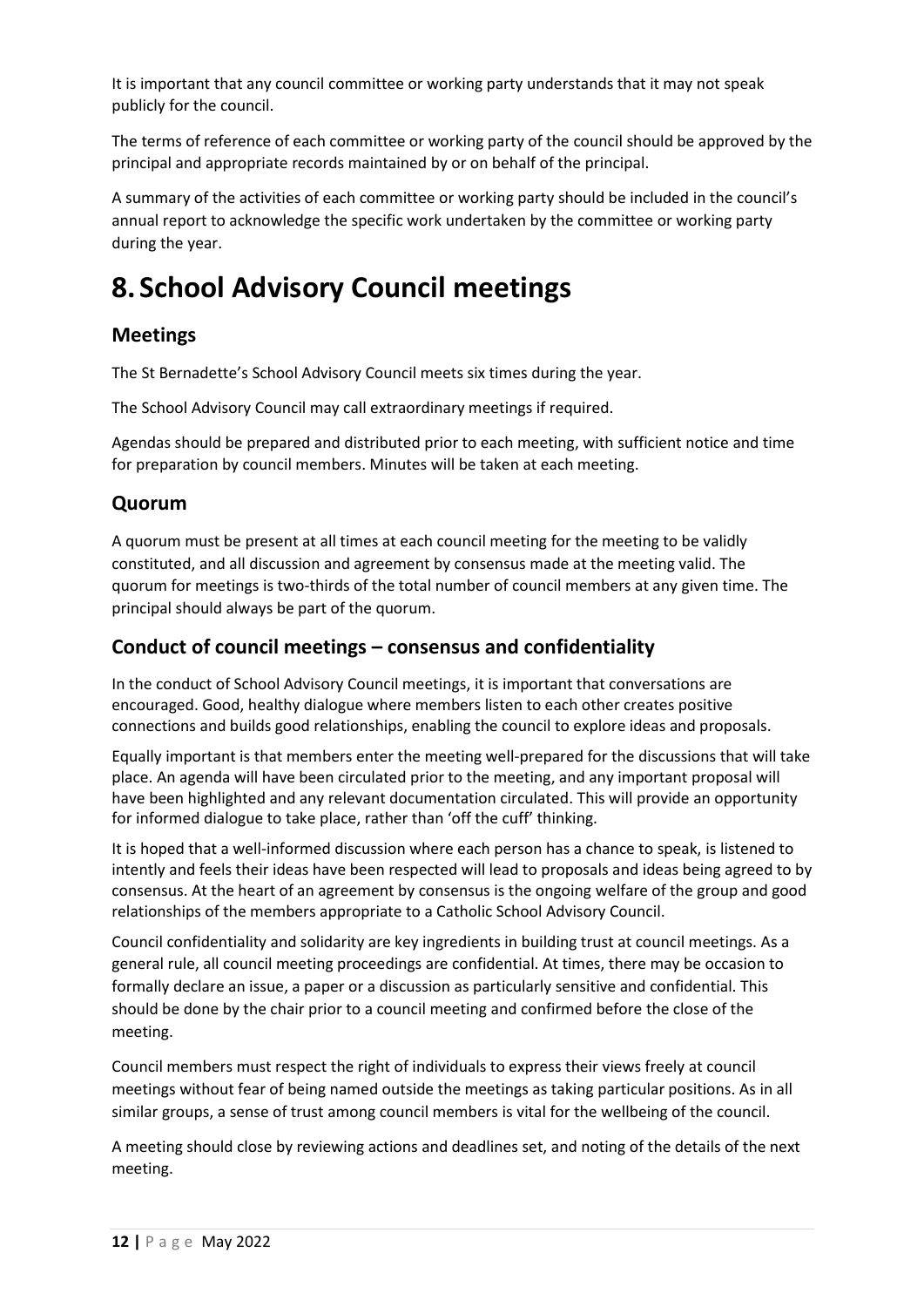The secretary is responsible for taking minutes of council meetings. A minute book or another appropriate archive system of all meetings of the council must be maintained by the principal.

### **Disclosure of interests by council, committee and working group members**

In accordance with the MACS Conflict of Interest for All Employees, Contractors and Consultants Policy, all council members must disclose any personal interest which relates, or may relate, to the operations of the school in order to ensure that any actual, potential or perceived conflict of interest with a duty that the person has on the council is identified and appropriately managed.

The Conflict of Interest for All Employees, Contractors and Consultants Policy as prescribed by MACS must at all times be complied with by all members of the council, and the members of any committee or working group established by the council.

# **9. Engaging with the school community**

The council encourages full participation of stakeholders to ensure a high level of engagement and participation by the school community. Schools must employ a variety of strategies to provide evidence to meet Victorian Registration and Qualifications Authority (VRQA) minimum standards, which require a school to 'publish a clear statement of its philosophy and be able to demonstrate how the school's philosophy is enacted' per Schedule 4 clause 16 in the *Education and Training Reform Regulations 2017* (Vic.).

The School Advisory Council is required to ensure that it has a dedicated page on the school's website which publishes up-to-date versions of:

- the Terms of Reference
- MACS *School Advisory Council Manual*
- MACS Code of Conduct for School Advisory Council members
- the School Advisory Council Annual Report
- a list of council members and key roles
- a list of committees and membership.

A key piece of evidence that could demonstrate how the school's philosophy is enacted is the School Advisory Council Annual Report. The School Advisory Council Annual Report is an important communication document and is to be drafted using the MACS approved template. Preparation of the council's annual report is to be overseen by the chair, in conjunction with the principal, with the final version approved by the council. The council's annual report should acknowledge the activities, achievements and challenges of the council and committees over the past year, reference the council's self-evaluation, and indicate goals and focus for the following year. In turn, these goals will provide a basis for the evaluation the council undertakes in the following year.

This report is to be submitted to the principal and shared with the school community. It may also be used to inform the principal's requisite School Annual Report published on the school website and the VRQA State Register unless otherwise determined by the MACS Executive Director, either generally or in any particular instance.

The School Advisory Council is required to ensure that its dedicated webpage is reviewed and updated annually. The MACS *School Advisory Council Manual* provides information to support and guide the work of School Advisory Councils.